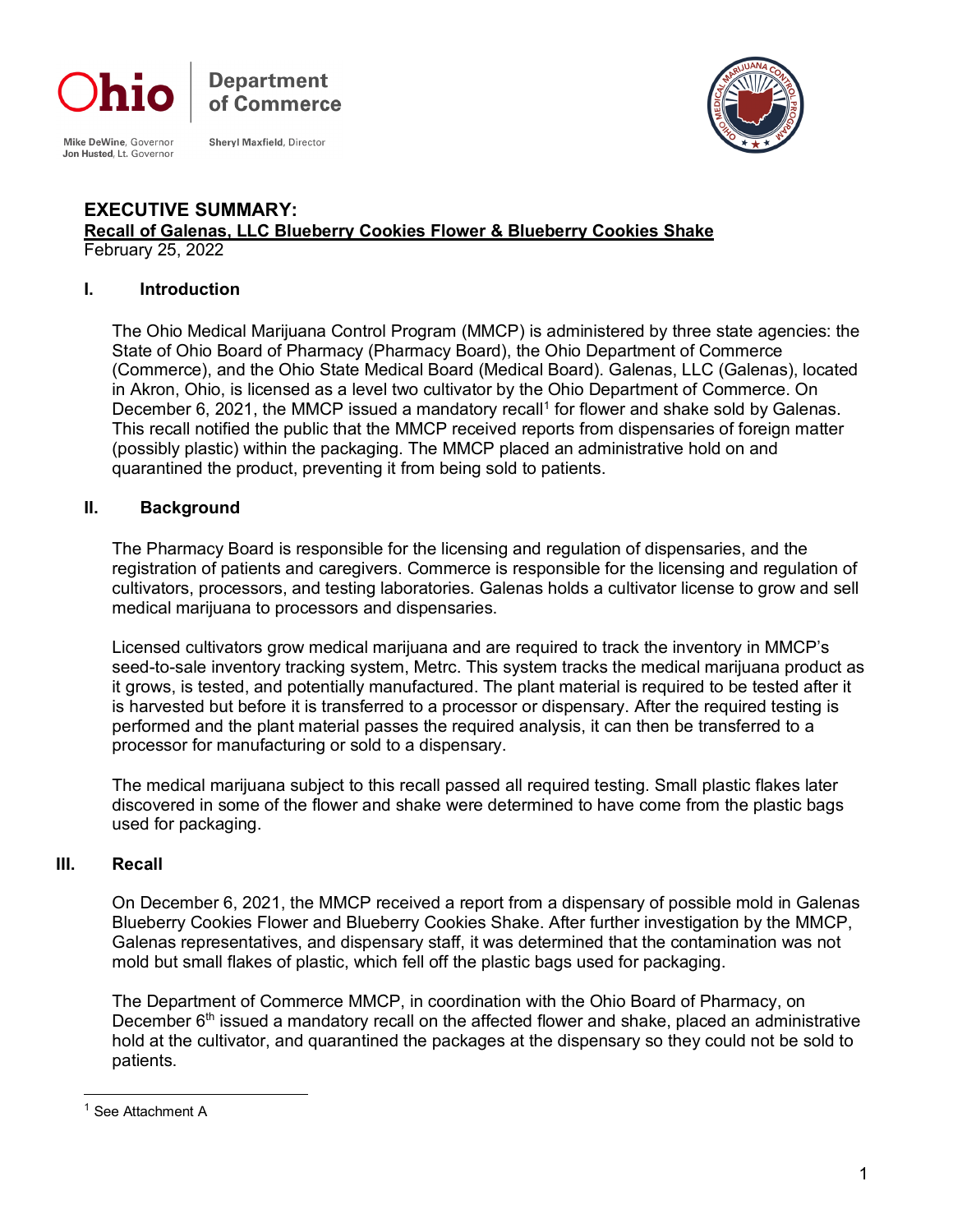The MMCP directed Galenas to pick up the products from the affected dispensaries and submit samples for testing. On February 2, 2022, North Coast Testing Laboratory randomly selected samples of the recalled medical marijuana for testing. The lab reported on February 7, 2022, that the flower and shake passed all required testing.

Following conversations with its supplier of the plastic bags used for packaging, Galenas reported that the material found in some of the packages is called "zipper fluff" and it is a remnant of the bag manufacturing process. The material should have been removed by the bag manufacturer. The plastic flakes, or "zipper fluff," material is non-toxic.

The MMCP subsequently permitted Galenas to sell the flower and shake only to a processor to be used in the manufacture of medical marijuana products.

#### **The MMCP performed the following actions as a result of the product recall and administrative hold:**

- Identified all products located at the cultivator and dispensaries that were affected by the recall
- Communicated to patients that recalled products may be returned to dispensaries
- Required Galenas to collect all unsold products located at dispensaries
- Required Galenas to submit to additional testing
- Required product returned by patients to be destroyed at the return dispensary location

### **Galenas performed the following actions related to the product recall:**

- Cooperated with the MMCP investigation into the matter and responded to all requests from the Department
- Submitted to additional testing required by the Department
- Conducted an internal investigation
- Worked with the plastic bag manufacturer to determine the source of the issue

### **IV. Recall Metrics**

#### Products Recalled

o Blueberry Cookies Flower & Blueberry Cookies Shake

#### Product IDs<sup>[2](#page-1-0)</sup> Recalled

- o M00000267014: Tier 1 Vap-Hybrid-17.9-0.1-BLUEBERRY COOKIE SHAKE-2.83
- o M00000267018: Tier 1 Vap-Hybrid-17.9-0.1- BLUEBERRY COOKIE SHAKE-14.15
- o M00000266708: Tier 2 Vap-Hybrid-26.7-0.1- BLUEBERRY COOKIE SHAKE-5.66
- o M00000266711: Tier 2 Vap-Hybrid-26.7-0.1- BLUEBERRY COOKIE SHAKE-14.15
- 
- o M00000267001: Tier 2 Vap-Hybrid-31.5-0.1-BLUEBERRY COOKIE-2.83 o M00000267002: Tier 2 Vap-Hybrid-31.5-0.1- BLUEBERRY COOKIE-5.66
- o M00000267003: Tier 2 Vap-Hybrid-31.5-0.1- BLUEBERRY COOKIE-8.49

<span id="page-1-0"></span> $2$  All medical marijuana products must have an assigned Product ID to be accepted by a dispensary and to enable submission of dispensation data to the Ohio Automated Rx Reporting System. This applies to each medical marijuana strain and medical marijuana form and dose. The assignment of a Product ID is to ensure that only products in compliance with MMCP regulations are available to patients and their caregivers.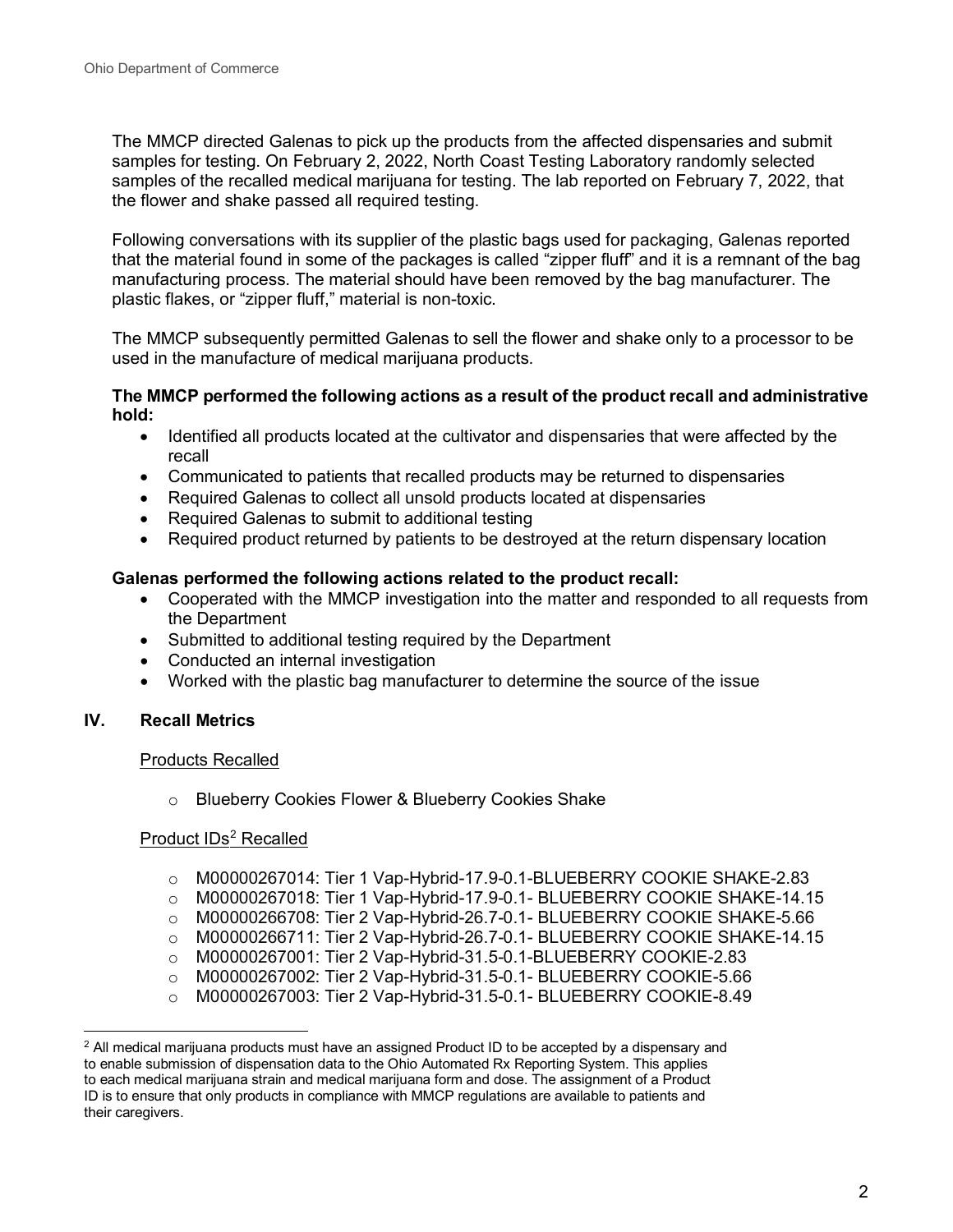- o M00000267004: Tier 2 Vap-Hybrid-31.5-0.1- BLUEBERRY COOKIE-11.32
- o M00000267005: Tier 2 Vap-Hybrid-31.5-0.1- BLUEBERRY COOKIE-14.15

#### Product and Dispensary Metrics

- o Retail units delivered to dispensaries: 5,114
- o Number of patients that purchased product: 1,088
- o Number of units dispensed to patients: 1,379
- o Returns: 272
- o Number of dispensaries impacted by recall: 38

### Patient Adverse Events

o No reports of adverse events were received.

### **V. Conclusion**

After receiving reports from dispensaries of possible mold contamination, the MMCP suspended sales of all Galenas Blueberry Cookies Flower and Blueberry Cookies Shake to investigate. These products had previously passed all required testing prior to packaging. It was determined that the plastic packaging was the source of the contaminant.

In coordination with the Department, Galenas submitted the medical marijuana for additional testing, which it passed, and performed an internal investigation. Additionally, Galenas spoke with the manufacturer of the plastic bags used for packaging of the medical marijuana subject to this recall and determined the source of the plastic flakes as a remnant of the manufacturing process that should have been removed by the manufacturer prior to distribution to Galenas. Galenas has cooperated with the recall investigation with the intention of preventing similar product issues in the future.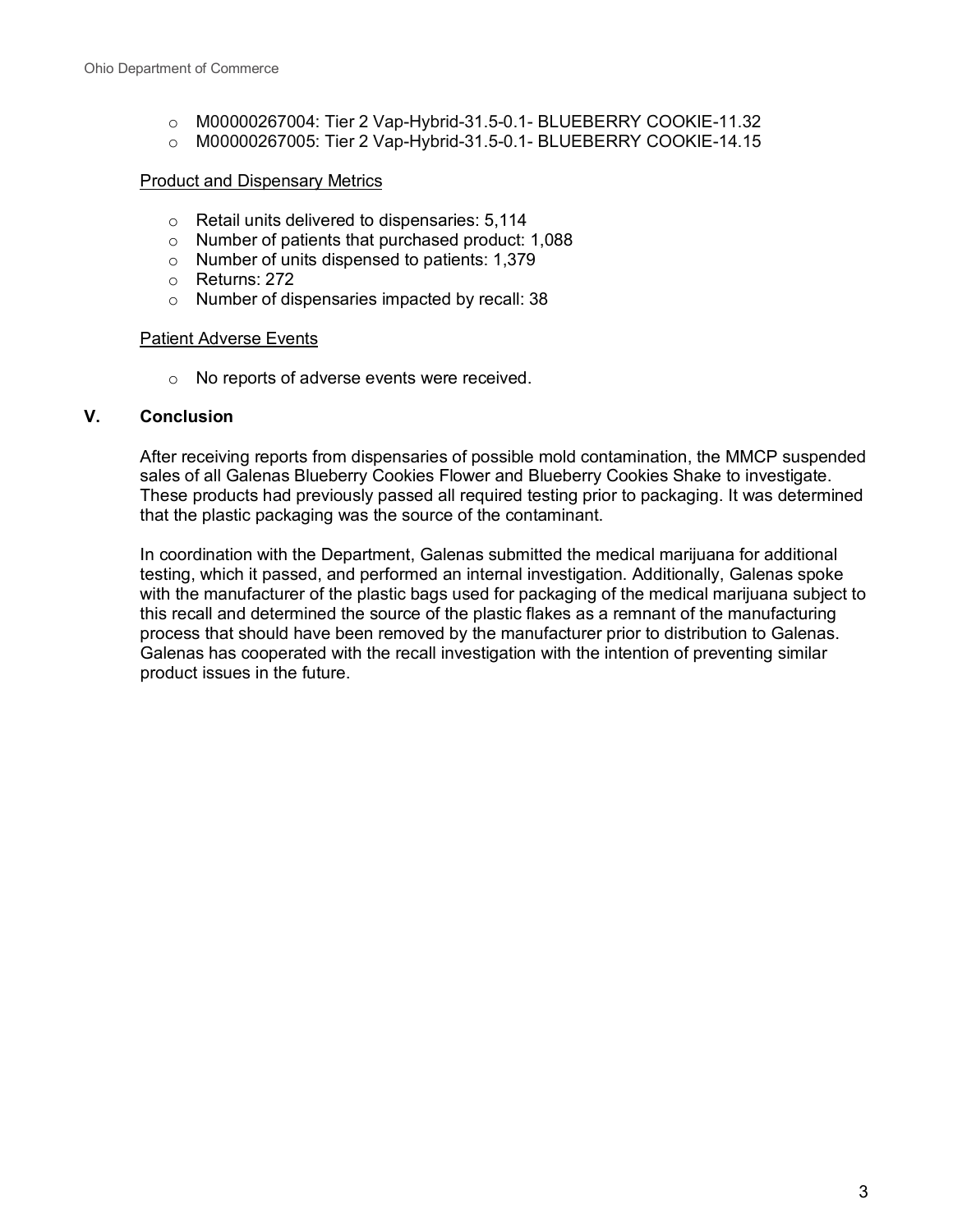# **ATTACHMENT A**



# **OHIO MEDICAL MARIJUANA CONTROL PROGRAM MANDATORY PRODUCT RECALL – 12/06/21**

**TOPIC:** Mandatory Product Recall

**ISSUE:** The Ohio Medical Marijuana Control Program (MMCP) is issuing a mandatory product recall on plant material products sold to dispensaries by cultivator, Galenas, LLC. This recall is being initiated by the MMCP because the MMCP received reports from dispensaries of foreign matter (possibly plastic) within the packaging. The MMCP is continuing to investigate and will issue an executive summary at the conclusion of the investigation.

## **AFFECTED PRODUCT:**

**Product Name:** Blueberry Cookies Flower & Blueberry Cookies Shake

**Purchase Dates:** Beginning October 14, 2021 – Present

**Cultivator Name:** Galenas, LLC

#### **Product ID:**

M00000267014: Tier 1 Vap-Hybrid-17.9-0.1-BLUEBERRY COOKIE SHAKE-2.83 M00000267018: Tier 1 Vap-Hybrid-17.9-0.1- BLUEBERRY COOKIE SHAKE-14.15 M00000266708: Tier 2 Vap-Hybrid-26.7-0.1- BLUEBERRY COOKIE SHAKE-5.66 M00000266711: Tier 2 Vap-Hybrid-26.7-0.1- BLUEBERRY COOKIE SHAKE-14.15 M00000267001: Tier 2 Vap-Hybrid-31.5-0.1-BLUEBERRY COOKIE-2.83 M00000267002: Tier 2 Vap-Hybrid-31.5-0.1- BLUEBERRY COOKIE-5.66 M00000267003: Tier 2 Vap-Hybrid-31.5-0.1- BLUEBERRY COOKIE-8.49 M00000267004: Tier 2 Vap-Hybrid-31.5-0.1- BLUEBERRY COOKIE-11.32 M00000267005: Tier 2 Vap-Hybrid-31.5-0.1- BLUEBERRY COOKIE-14.15

Products Purchased from: Bloom Medicinals - Akron Bloom Medicinals - Columbus Bloom Medicinals - Maumee Bloom Medicinals - Painesville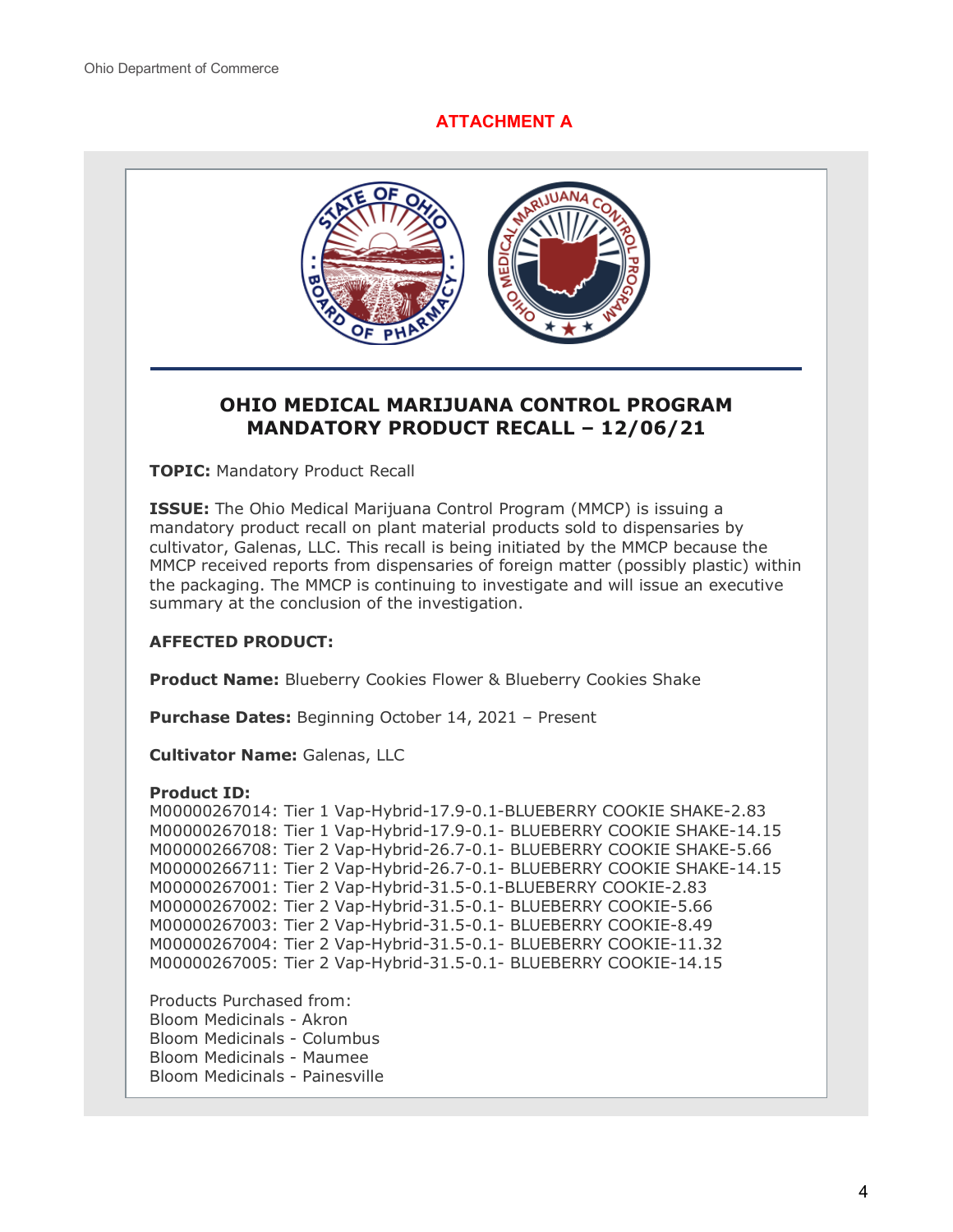Bloom Medicinals - Seven Mile The Botanist - Akron The Botanist - Canton The Botanist - Cleveland The Botanist - Columbus The Botanist - Wickliffe Columbia Care - Dayton Columbia Care - Logan Columbia Care - Marietta Columbia Care - Monroe FRX Health - East Liverpool Gleaf Medical Cannabis - Warren Herbology - Cuyahoga Falls Herbology - Newark Leaf Relief - Youngstown Ohio Cannabis Company - Coshocton Ohio Provisions - Carroll Ohio Valley Natural Relief - Wintersville Pure Ohio Wellness - Dayton Pure Ohio Wellness - London Rise - Cleveland Rise - Lakewood Rise - Lakewood Rise - Lorain Rise - Toledo Strawberry Fields - Columbus Sunnyside - Chillicothe Sunnyside - Cincinnati Sunnyside - Marion Sunnyside - Newark Sunnyside - Wintersville Verilife - Cincinnati Verilife - Hillsboro Verilife – Wapakoneta

#### **No reports of adverse reactions for this product have been reported to the MMCP at this time. The plant material subject to this recall previously passed all required testing.**

*Patients who have purchased the recalled product should stop using it. All unused product should be returned to the dispensary where purchased. Returned products will not count toward a patient's 90-day possession limit. For more information on returns, please contact the dispensary where the product was purchased.*

*Anyone who thinks that they may be experiencing serious or life-threatening issues should seek immediate medical attention. Patients are reminded that any*